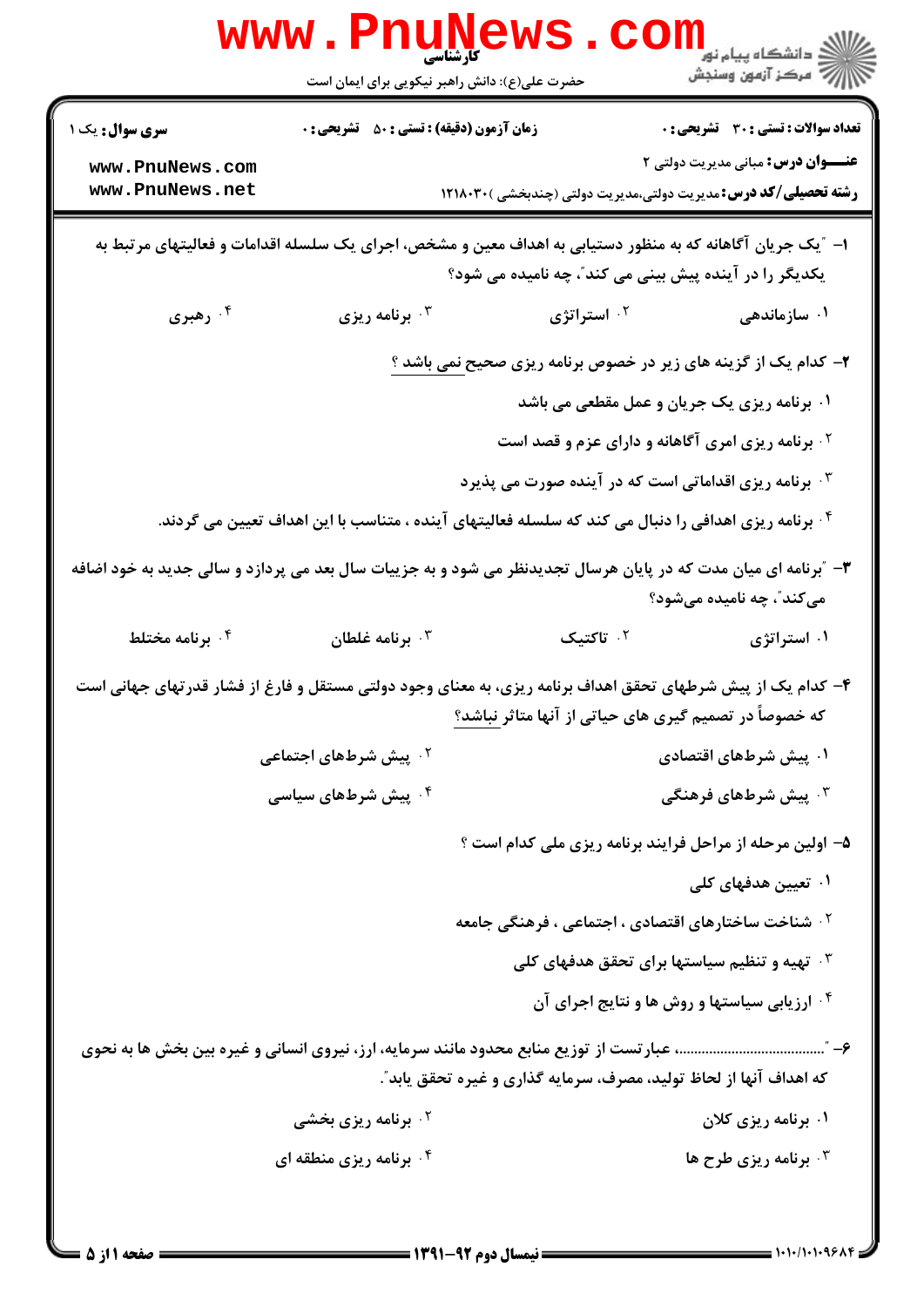| <b>تعداد سوالات : تستی : 30 ٪ تشریحی : 0</b>                                                                                                                           | <b>زمان آزمون (دقیقه) : تستی : 50 ٪ تشریحی : 0</b> | <b>سری سوال :</b> ۱ یک             |
|------------------------------------------------------------------------------------------------------------------------------------------------------------------------|----------------------------------------------------|------------------------------------|
| <b>عنـــوان درس:</b> مبانی مدیریت دولتی ۲<br><b>رشته تحصیلی/کد درس:</b> مدیریت دولتی،مدیریت دولتی (چندبخشی )۲۱۸۰۳۰                                                     |                                                    | www.PnuNews.com<br>www.PnuNews.net |
| ۷- فرآیند برنامه ریزی ملی توسط کدام یک از گزینه ها آغاز می شود ؟                                                                                                       |                                                    |                                    |
| ۰ <sup>۲</sup> کارشناسان<br>۰۱ مقامات سیاسی                                                                                                                            | جامعه محلی $\cdot$ ۳                               | ۰۴ مردم                            |
| ۸– کدام یک از گزینه های زیر فرآیندی است در جهت تنظیم و هماهنگ کردن برنامه های مختلف اقتصادی و اجتماعی با<br>نیازها و امکانات محلی؟                                     |                                                    |                                    |
| ۰۱ برنامه ریزی کلان                                                                                                                                                    | <b>7. برنامه ریزی بخشی</b>                         |                                    |
| ۰۳ برنامه ریزی منطقه ای $\cdot$ ۳                                                                                                                                      | ۰ <sup>۴</sup> برنامه ریزی استراتژیک               |                                    |
| ۹- پس از تایید برنامه، مسئولیت تبدیل اهداف مشخص اما کلی به پروژه های خاص و معین به عهده کدام واحدها گذارده می<br>شود؟                                                  |                                                    |                                    |
| ۰۱ واحدهای نظارتی                                                                                                                                                      | ۰ <sup>۲</sup> واحدهای عملیاتی                     |                                    |
| ۰ <sup>۳</sup> واحدهای برنامه ریزی                                                                                                                                     | ۰۴ واحدهای برنامه و توسعه                          |                                    |
| ۱۰– دستگاه مرکزی برنامه ریزی در ایران کدام است ؟                                                                                                                       |                                                    |                                    |
| ۰۱ سازمان برنامه و بودجه                                                                                                                                               | <sup>۲ .</sup> وزارت امور اقتصادی و دارایی         |                                    |
| ریاست جمهوری $\cdot^{\mathsf{\tau}}$                                                                                                                                   | ۰ <sup>۴</sup> سازمان مطالعات اقتصادی کشور         |                                    |
| ۱۱– کدام یک از برنامه های عمرانی، اولین برنامه جامعی بود که برای مدت ۵ سال تنظیم شده بود؟                                                                              |                                                    |                                    |
| ۰۱ برنامه عمرانی دوم                                                                                                                                                   | ۰ <sup>۲</sup> برنامه عمرانی اول                   |                                    |
| ۰ <sup>۳</sup> برنامه عمرانی چهارم                                                                                                                                     | ۰۴ برنامه عمرانی سوم                               |                                    |
| ۱۲– کدام یک از برنامه های عمرانی بر صنعتی شدن ایران تاکید داشت و مقادیر کلانی را نیز صرف شبکه زیربنای اقتصادی<br>کشور کرد و توجه خاصی به بخش ساختمان و مسکن داشته است؟ |                                                    |                                    |
| ۰۱ برنامه عمرانی چهارم                                                                                                                                                 | <b>7 . برنامه عمرانی پنجم</b>                      |                                    |
| <b>۰۳ برنامه عمرانی سوم</b>                                                                                                                                            | ۰۴ برنامه عمرانی دوم                               |                                    |
| ۱۳- اولین اقدام موثر برای تدوین لایحه برنامه توسعه اقتصادی ۱۳۶۲-۱۳۶۶ کدام اقدام بود ؟                                                                                  |                                                    |                                    |
| ۰۱ تصویب نظام برنامه ریزی کشور                                                                                                                                         | ۰ <sup>۲</sup> اجرای قوانین توسعه اقتصادی          |                                    |
| شمویب نظام تکثیر در آمد ملی $\cdot$ ۳                                                                                                                                  | ۰ <sup>۴</sup> اجرای قوانین استخدامی کل کشور       |                                    |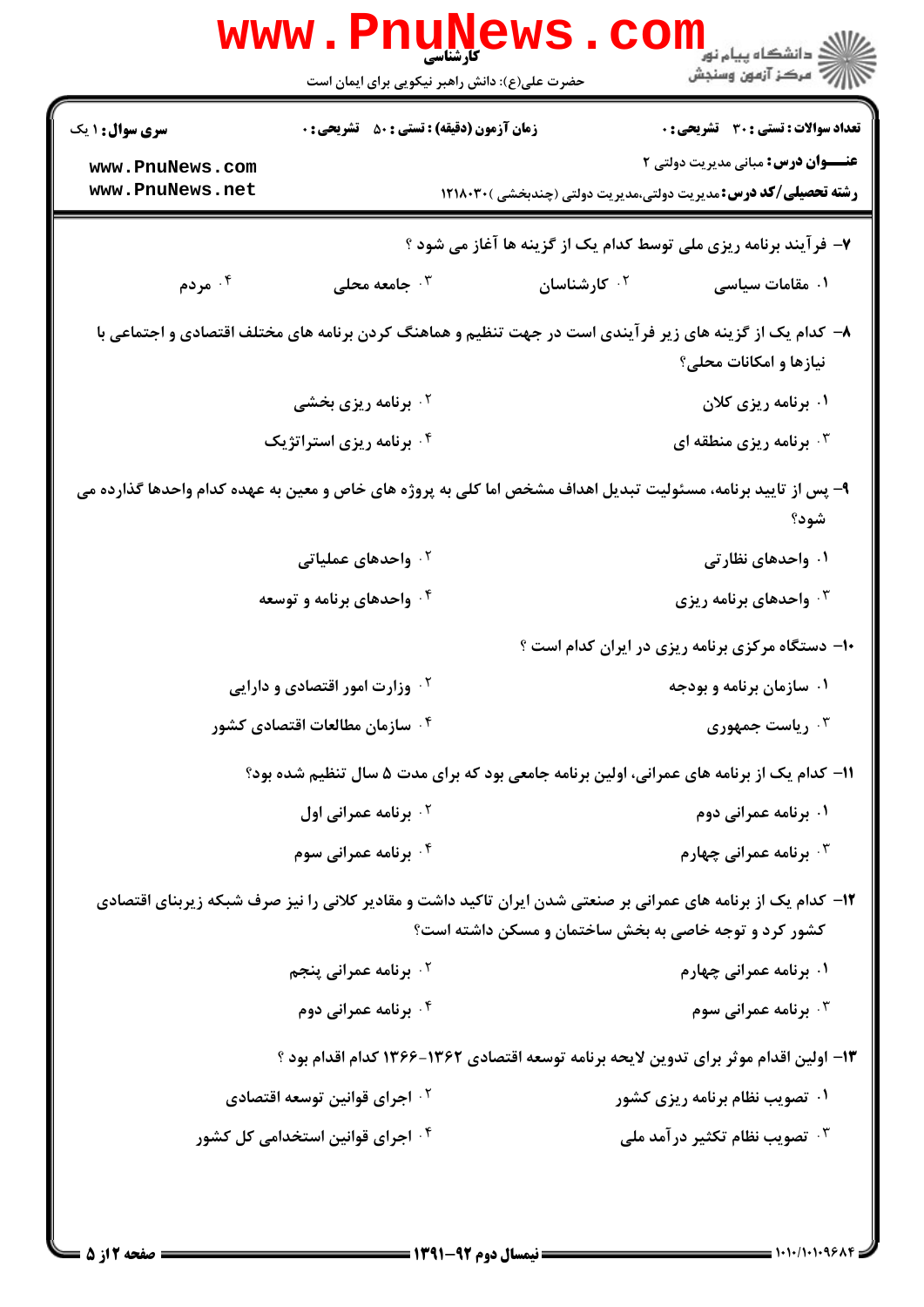|                                                                                                        | WWW.Pnungt<br>حضرت علی(ع): دانش راهبر نیکویی برای ایمان است                                     |                            | ڪ دانشڪاه پيا <sub>م</sub> نور<br>ر <i>7</i> مرڪز آزمون وسنڊش         |
|--------------------------------------------------------------------------------------------------------|-------------------------------------------------------------------------------------------------|----------------------------|-----------------------------------------------------------------------|
| <b>سری سوال :</b> ۱ یک                                                                                 | <b>زمان آزمون (دقیقه) : تستی : 50 ٪ تشریحی : 0</b>                                              |                            | تعداد سوالات : تستي : 30 - تشريحي : 0                                 |
| www.PnuNews.com                                                                                        |                                                                                                 |                            | <b>عنـــوان درس:</b> مبانی مدیریت دولتی ۲                             |
| www.PnuNews.net                                                                                        |                                                                                                 |                            | <b>رشته تحصیلی/کد درس:</b> مدیریت دولتی،مدیریت دولتی (چندبخشی )۲۱۸۰۳۰ |
| ۱۴- کدام یک از گزینه های زیر در خصوص شرکتهای سهامی صحیح می باشد ؟                                      |                                                                                                 |                            |                                                                       |
|                                                                                                        |                                                                                                 |                            | ۰۱ دارایی شرکا همان دارایی شرکت است                                   |
|                                                                                                        | <b>گ مدیریت و مالکیت در این شرکتها یکی است</b>                                                  |                            |                                                                       |
|                                                                                                        | بدهی شرکت برای شرکا تعهد شخصی ایجاد می کند $\cdot$                                              |                            |                                                                       |
|                                                                                                        |                                                                                                 |                            | ۰ <sup>۴</sup> هریک از شرکاء به تنهایی مالک دارایی شرکت نمی باشد      |
|                                                                                                        |                                                                                                 |                            | ۱۵– در حقوق ایران برای تشکیل شرکتهای سهامی وجود چند تن الزامی است ؟   |
| ۰۴ حداقل ۷ نفر                                                                                         | حداقل ۵ نفر $\cdot$ "                                                                           | ۰ <sup>۲</sup> حداقل ۳ نفر | ۰۱ حداقل ۲ نفر                                                        |
| ۱۶– کلیه سازمانهای دولتی طبق کدام اصل، شخصیت واحدی را تشکیل می دهند که همان شخصیت حقوقی دولت می باشد ؟ |                                                                                                 |                            |                                                                       |
|                                                                                                        | ۰ <sup>۲</sup> تمرکز                                                                            |                            | ۰۱ اساسنامه                                                           |
|                                                                                                        | ۰ <sup>۴</sup> قوانین شرکتهای دولتی                                                             |                            | قانون اساسی $\cdot$                                                   |
|                                                                                                        | ۱۷– کدام یک از گزینه های زیر جزء وظایف هیات مدیره شرکت های دولتی می باشد ؟                      |                            |                                                                       |
|                                                                                                        | <sup>۲</sup> ۰ رسیدگی به صورتهای مالی                                                           |                            | ۰۱ تصویب بودجه                                                        |
|                                                                                                        | <b>۴ . برنامه ریزی برای توسعه کار شرکت</b>                                                      |                            | <b>۰۳ تصویب سازمان و تشکیلات شرکت</b>                                 |
|                                                                                                        | ۱۸- رسیدگی و تصویب گزارش تفریغ بودجه از سوی مجلس شورای اسلامی، جزء کدام نوع از نظارتها می باشد؟ |                            |                                                                       |
| ۰۴ نظارت عملیاتی                                                                                       | <b>4 نظارت مالی ب</b>                                                                           | <sup>۲</sup> ۰ نظارت قضایی | ۰۱ نظارت پارلمانی                                                     |
|                                                                                                        | ۱۹- کدام نوع تمرکز،" امری است مربوط به چگونگی مدیریت مقام مسئول در یک دستگاه"؟                  |                            |                                                                       |
| ۰۴ تمرکز سازمانی                                                                                       | ۰ <sup>۳</sup> تمرکز سیاسی                                                                      | ۰ <sup>۲</sup> تمرکز فنی   | ۰۱ تمرکز اداری                                                        |
|                                                                                                        |                                                                                                 |                            |                                                                       |
|                                                                                                        |                                                                                                 |                            | موسسه دولتی یا یک سازمان عمومی می باشد ؒ.                             |
|                                                                                                        | ۰۲ عدم تمرکز فنی                                                                                |                            | ۰۱ عدم تمرکز سیاسی                                                    |
|                                                                                                        | ۰۴ عدم تمرکز اداری                                                                              |                            | ۰ <sup>۳</sup> عدم تمرکز جغرافیایی                                    |
|                                                                                                        |                                                                                                 |                            | <b>۲۱</b> - اولین عامل مهم در ایجاد سازمانهای محلی کدام است ؟         |
| ۰۴ حاکمیت                                                                                              | جمعیت $\cdot^{\mathsf{v}}$                                                                      | ۰ <sup>۲</sup> اقتدار      | ۰۱ قلمرو                                                              |
|                                                                                                        |                                                                                                 |                            |                                                                       |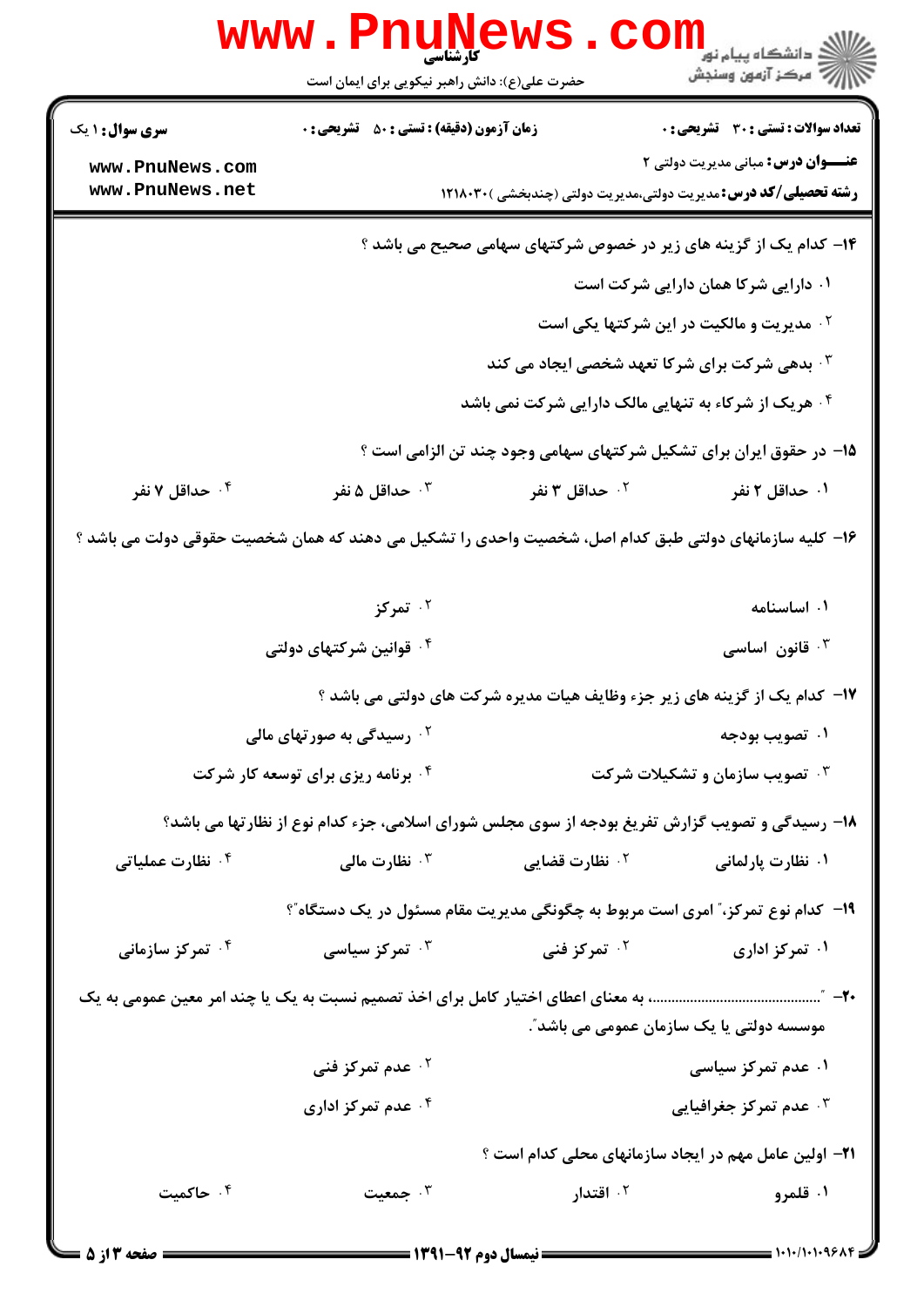|                                                                                                                                                                                   | www.PnuNews<br>حضرت علی(ع): دانش راهبر نیکویی برای ایمان است |                                                           | اري دانشگاه پيام نور<br>ا <mark>ر</mark> ≫ مرکز آزمون وسنجش                                                                 |
|-----------------------------------------------------------------------------------------------------------------------------------------------------------------------------------|--------------------------------------------------------------|-----------------------------------------------------------|-----------------------------------------------------------------------------------------------------------------------------|
|                                                                                                                                                                                   |                                                              |                                                           |                                                                                                                             |
| <b>سری سوال : ۱ یک</b>                                                                                                                                                            | <b>زمان آزمون (دقیقه) : تستی : 50 ٪ تشریحی : 0</b>           |                                                           | <b>تعداد سوالات : تستی : 30 ٪ تشریحی : 0</b>                                                                                |
| www.PnuNews.com<br>www.PnuNews.net                                                                                                                                                |                                                              |                                                           | <b>عنـــوان درس:</b> مبانی مدیریت دولتی ۲<br><b>رشته تحصیلی/کد درس:</b> مدیریت دولتی،مدیریت دولتی (چندبخشی ) <b>۱۲۱۸۰۳۰</b> |
|                                                                                                                                                                                   |                                                              |                                                           | ۲۲– درجه استقلال سازمانهای محلی ارتباط زیادی به کدام عامل دارد ؟                                                            |
| میزان جمعیت $\cdot$ ۴                                                                                                                                                             | ۰۳ وضعیت مالی                                                | ۰۲ وسعت قلمرو                                             | ۰۱ نوع حاکمیت                                                                                                               |
|                                                                                                                                                                                   |                                                              |                                                           | <b>۲۳</b> – کدام یک از گزینه های زیر در خصوص شوراهای اسلامی صحیح است ؟                                                      |
|                                                                                                                                                                                   |                                                              | ۰۱ شوراها در حیطه وظایف خود هیچ آزادی عملی ندارند.        |                                                                                                                             |
|                                                                                                                                                                                   |                                                              |                                                           | <sup>۲.</sup> شوراها شخصیت حقوقی مستقلی ندارند                                                                              |
| <b>۳ ۰ شوراها برای اجرای وظایف خود اموال منقول و غیر منقول در اختیار ندارند</b>                                                                                                   |                                                              |                                                           |                                                                                                                             |
|                                                                                                                                                                                   |                                                              | ۰۴ شوراها از نظر سلسله مراتب اداری تابع دولت مرکزی نیستند |                                                                                                                             |
| <b>۳۴</b> - کدام یک از گزینه های زیر نشان دهنده اولین مرحله فرایند نظارت(کنترل) می باشد؟                                                                                          |                                                              |                                                           |                                                                                                                             |
|                                                                                                                                                                                   | ۰ <sup>۲</sup> تعیین استاندارد                               |                                                           | ۰۱ تعیین نتایج مورد انتظار                                                                                                  |
|                                                                                                                                                                                   | <sup>۴</sup> . تطبيق نتايج عمليات با نتايج مورد انتظار       |                                                           | ۰۳ تعیین شاخص برای سنجش مورد انتظار                                                                                         |
| ۲۵– کدام یک از انواع کنترل، با استفاده از داده ها اعمال می شود و قبل از آنکه عملی واقع و نتیجه ای حاصل شود، راه اصلاح                                                             |                                                              |                                                           | را ارائه می دهد؟                                                                                                            |
| ۰ <sup>۴</sup> تصادفی                                                                                                                                                             | زمان وقوع $\cdot$ "                                          | ۰ <sup>۲</sup> آینده نگر                                  | ۰۱ گذشته نگر                                                                                                                |
| ۲۶- به منظور رسیدگی به شکایت، تظلمات و اعتراضات مردم نسبت به مامورین یا واحدها یا آیین نامه های دولتی و احقاق<br>حقوق مردم، کدام سازمان یا نهاد طبق قانون اساسی تشکیل گردیده است؟ |                                                              |                                                           |                                                                                                                             |
|                                                                                                                                                                                   | ۰ <sup>۲</sup> دیوان محاسبات                                 |                                                           | ۰۱ سازمان بازرسی کل کشور                                                                                                    |
|                                                                                                                                                                                   | ۰ <sup>۴</sup> دیوان عالی کشور                               |                                                           | ديوان عدالت ادارى $\cdot^{\mathsf{y}}$                                                                                      |
|                                                                                                                                                                                   |                                                              |                                                           | <b>۲۷</b> – شدیدترین اقدام نمایندگان علیه وزیر یا هیئت دولت چیست ؟                                                          |
| ۰۴ استیضاح                                                                                                                                                                        | ۰ <sup>۳</sup> بازرسی                                        | ۰۲ تذکر                                                   | ۰۱ سوال                                                                                                                     |
| ۲۸– آیین نامه ای که از طرف مقامهای صلاحیت دار اداری در اجرای وظایف عالیه خود بدون اینکه ماموریت خاصی از طرف<br>قانون گذار محول شده باشد وضع می گردد، چه نامیده می شود؟            |                                                              |                                                           |                                                                                                                             |
| ۰ <sup>۴</sup> آیین نامه قانونی                                                                                                                                                   | ايين نامه مستقل $\cdot$ "                                    | ۰ <sup>۲</sup> آیین نامه اداری                            | ۰۱ آیین نامه اجرایی                                                                                                         |
|                                                                                                                                                                                   |                                                              |                                                           |                                                                                                                             |